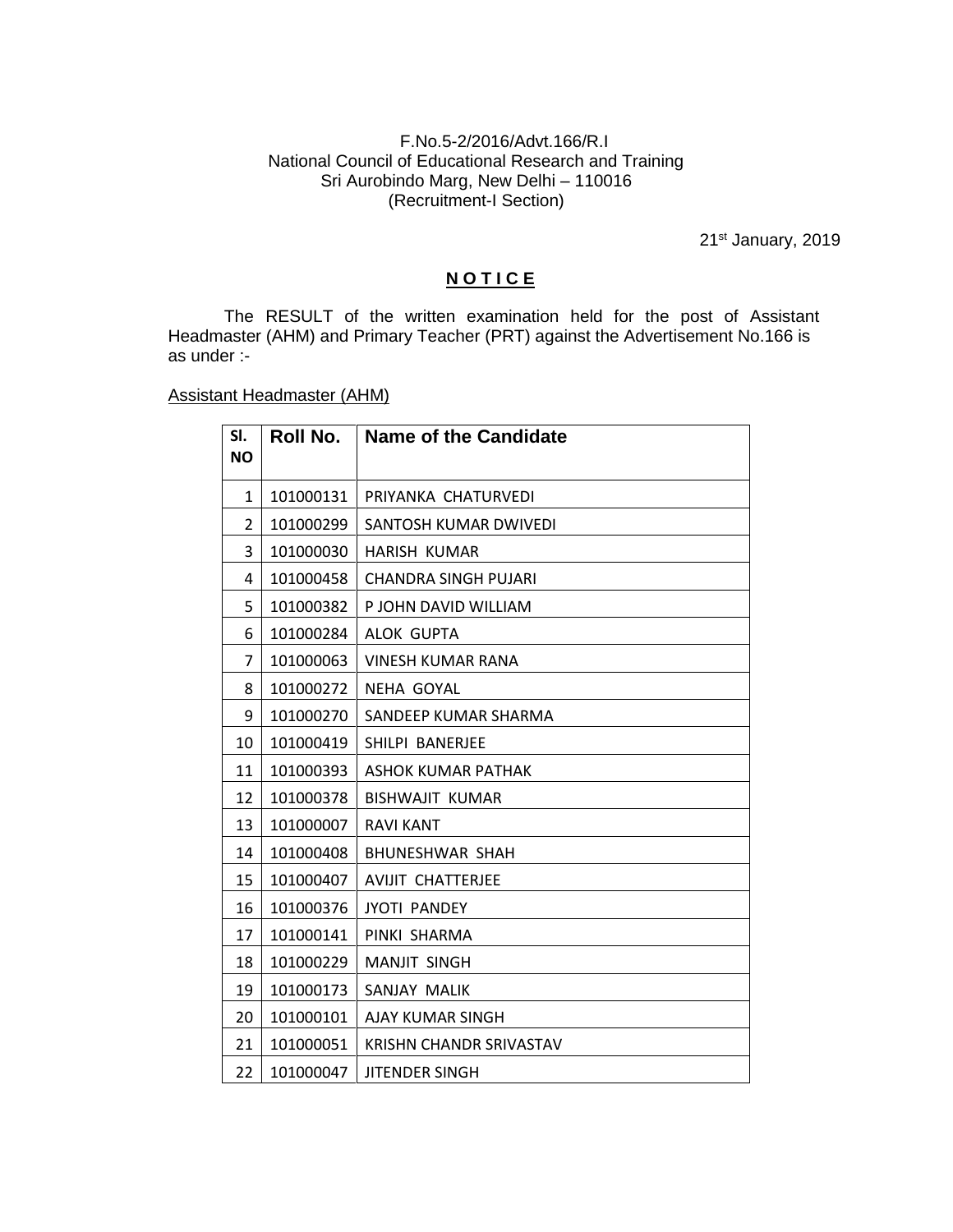Primary Teacher (PRT)

| SI.            | <b>Roll No.</b> | Name of the candidate   |
|----------------|-----------------|-------------------------|
| No.            |                 |                         |
|                |                 |                         |
| $\mathbf{1}$   | 400008391       | Monika Bhardwaj         |
| $\overline{2}$ | 400003800       | HARSH CHHIKARA          |
| 3              | 400004920       | NITIN RANA              |
| 4              | 400003686       | SANGEETA                |
| 5              | 400010247       | Bhupinder Mann          |
| 6              | 400003362       | PRABHAT KUMAR           |
| $\overline{7}$ | 400006124       | MINAKASHI               |
| 8              | 400006977       | gunjanmishra            |
| 9              | 400011946       | MANJEET DABAS           |
| 10             | 400006662       | <b>VANDANA GAUR</b>     |
| 11             | 400000255       | <b>SRISHTI</b>          |
| 12             | 400011708       | <b>HEMLATA BAWA</b>     |
| 13             | 400012451       | <b>MOHINI</b>           |
| 14             | 400004349       | <b>ANJALI</b>           |
| 15             | 400011154       | <b>BHAWANA</b>          |
| 16             | 400014967       | Pooja Rani              |
| 17             | 400012013       | Ruby                    |
| 18             | 400006425       | <b>RENU</b>             |
| 19             | 400013449       | Jyoti                   |
| 20             | 400008961       | NEHA YADAV              |
| 21             | 400006758       | <b>NEETU</b>            |
| 22             | 400002058       | <b>SUKRITI</b>          |
| 23             | 400007297       | MONIKA CHAUHAN          |
| 24             | 400001322       | Nidhi                   |
| 25             | 400002395       | ARTEE KUNDAN            |
| 26             | 400011996       | <b>SUNNY KUMAR</b>      |
| 27             | 400005856       | <b>SWETA</b>            |
| 28             | 400000334       | SANGEETA                |
| 29             | 400001062       | <b>VINIS BABU SINGH</b> |
| 30             | 400007424       | <b>HARIT MATHUR</b>     |
| 31             | 400010206       | <b>PREETI</b>           |
| 32             | 400010253       | SONI                    |
| 33             | 400011205       | Yashabajetha            |
| 34             | 400005516       | JYESHTHA CHOPRA         |
| 35             | 400011543       | <b>VIJAY KUMAR</b>      |
| 36             | 400003566       | PREETI JORWAL           |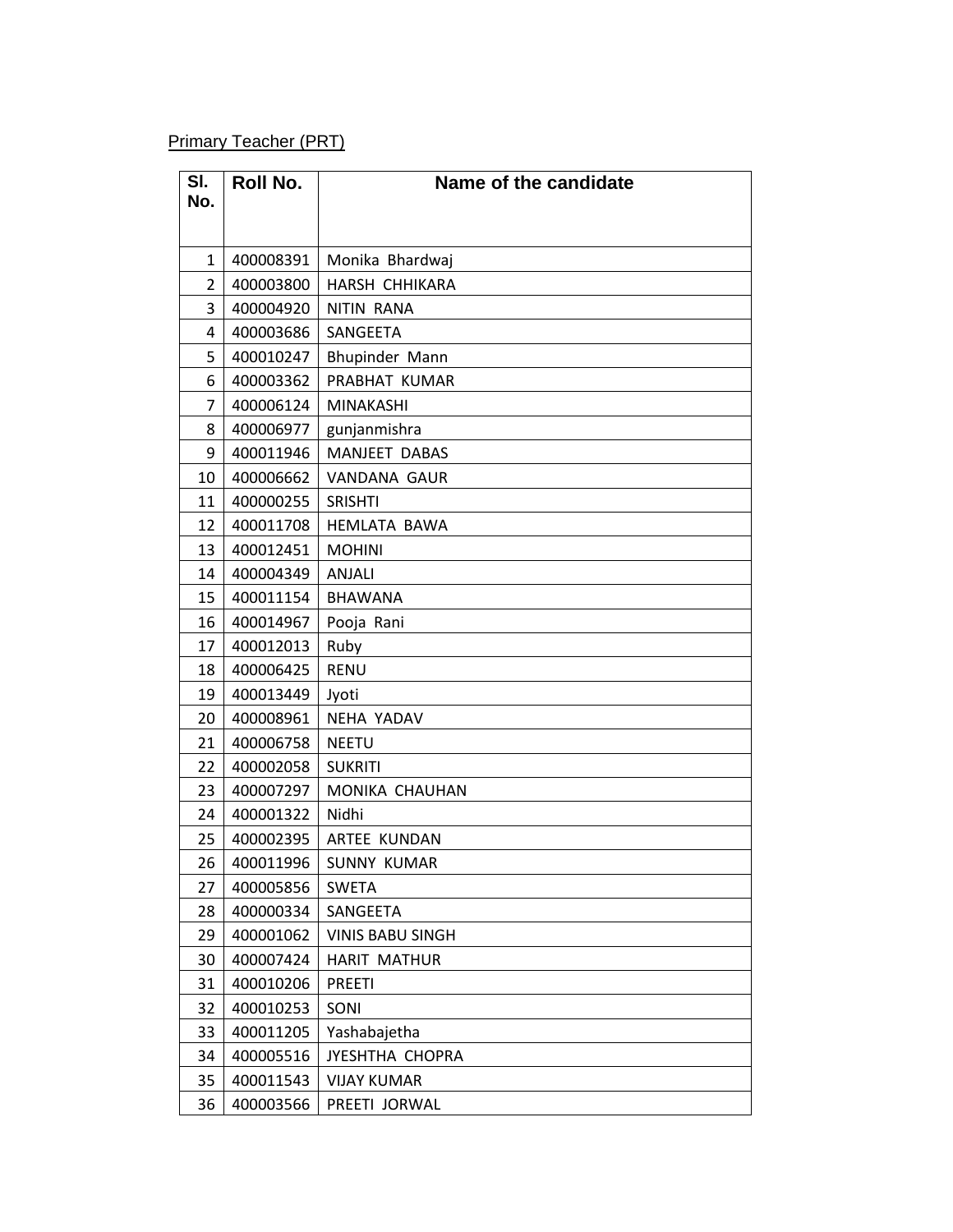| 37 | 400000045 | ANKUR BHARGAVA         |
|----|-----------|------------------------|
| 38 | 400006875 | SIDDHARTH SHARMA       |
| 39 | 400001864 | SWATI TYAGI            |
| 40 | 400005690 | NeelaHareesh           |
| 41 | 400001888 | <b>MAMTA</b>           |
| 42 | 400005029 | DeepikaPapnai          |
| 43 | 400011943 | ShubhamPathak          |
| 44 | 400015809 | SHIVAM DIXIT           |
| 45 | 400005494 | Parul Gupta            |
| 46 | 400013210 | RAKHI MAVI             |
| 47 | 400008185 | Govind                 |
| 48 | 400009020 | SHIVANI SINGH          |
| 49 | 400014184 | <b>VATSLA</b>          |
| 50 | 400001505 | SPARSH TYAGI           |
| 51 | 400002759 | <b>PUSHP LATA</b>      |
| 52 | 400008512 | MEENAKSHI              |
| 53 | 400006774 | MAHENDER               |
| 54 | 400013645 | <b>VINEETA</b>         |
| 55 | 400002789 | <b>USHA</b>            |
| 56 | 400005702 | Sachin Solanki         |
| 57 | 400004889 | <b>AAKASH</b>          |
| 58 | 400001861 | NEERU GARG             |
| 59 | 400010831 | MATYSENDER KUMAR       |
| 60 | 400013509 | <b>SAPNA</b>           |
| 61 | 400001545 | Supriya                |
| 62 | 400011484 | <b>HIMANSHI</b>        |
| 63 | 400011788 | PRIYA CHOLIA           |
| 64 | 400010054 | Sonia                  |
| 65 | 400007575 | HARISH KUMAR           |
| 66 | 400010134 | SUNAINA BIZENIA        |
| 67 | 400005816 | Ritika                 |
| 68 | 400007766 | DEEPAK KUMAR           |
| 69 | 400015039 | <b>SWATI</b>           |
| 70 | 400007547 | <b>MANISHA</b>         |
| 71 | 400004547 | <b>MANISH</b>          |
| 72 | 400013917 | Ashish Pradhan         |
| 73 | 400009801 | SNEHLATA               |
| 74 | 400006566 | <b>BHUPENDER KUMAR</b> |
| 75 | 400006788 | PAYAL YADAV            |
| 76 | 400005870 | <b>HEMLATA</b>         |
| 77 | 400000317 | <b>POONAM</b>          |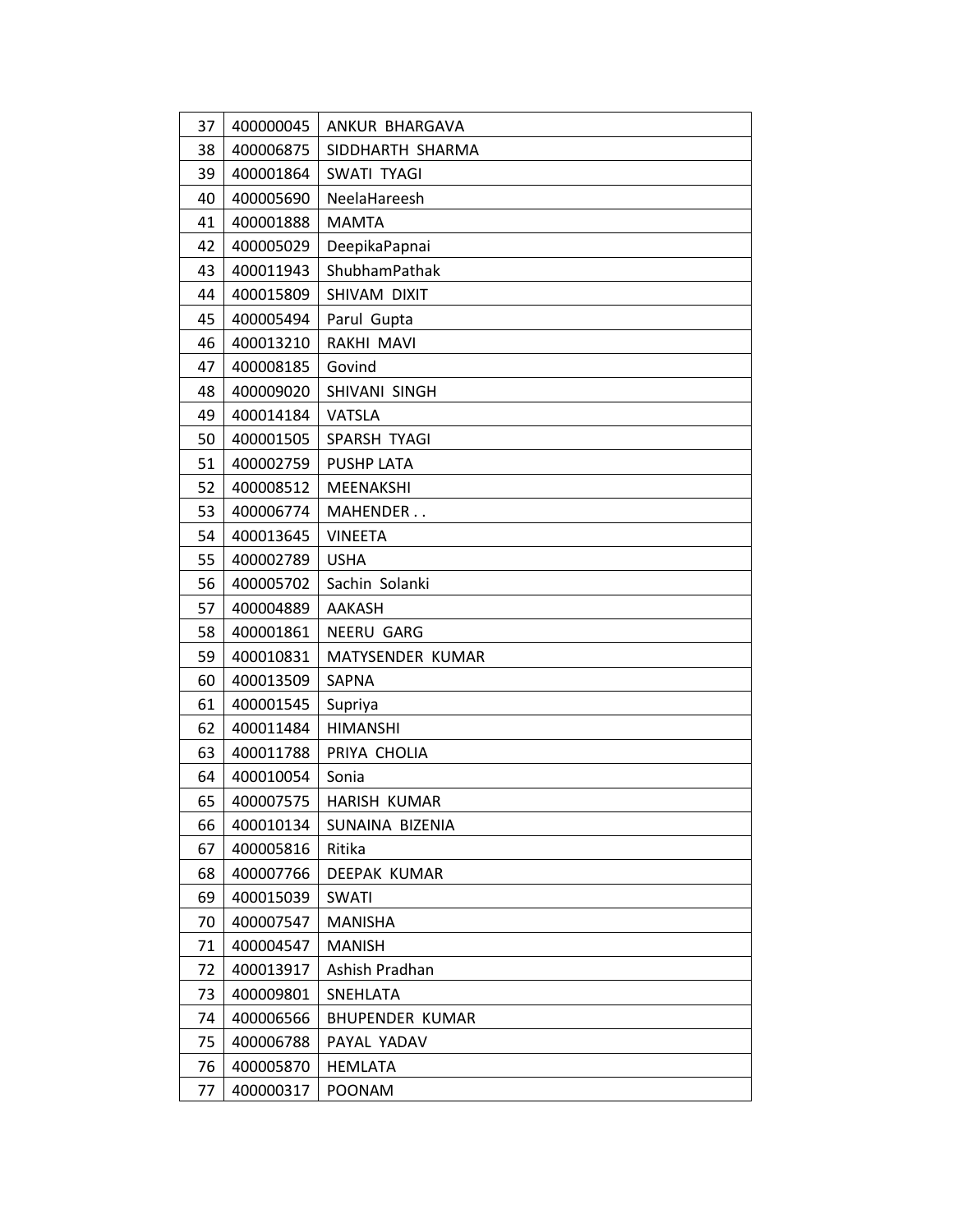| 78  | 400011588 | RACHANA MANN           |
|-----|-----------|------------------------|
| 79  | 400009903 | Mariyamriaz            |
| 80  | 400002431 | Prince Kumar Gupta     |
| 81  | 400002109 | DEEPA MALVIYA          |
| 82  | 400007749 | Aarti Saini            |
| 83  | 400008747 | Gulshan Kumar          |
| 84  | 400001658 | Deepika Rani           |
| 85  | 400006872 | Ritika                 |
| 86  | 400007540 | <b>ARNIKA</b>          |
| 87  | 400009089 | SANJAY YADAV           |
| 88  | 400013306 | PRIYANKA SWAMI SWAMI   |
| 89  | 400010196 | HariomShruti           |
| 90  | 400007932 | SAMIKSHA SAINI         |
| 91  | 400014052 | <b>PRATISTHA</b>       |
| 92  | 400010150 | anjali                 |
| 93  | 400010797 | Pooja                  |
| 94  | 400009636 | MEENA                  |
| 95  | 400007625 | Ritu                   |
| 96  | 400007954 | <b>MEGHA SAINI</b>     |
| 97  | 400004628 | Monika Verma           |
| 98  | 400015531 | SACHIN DIGAMBAR THOKAL |
| 99  | 400000609 | <b>BHARTI GAUTAM</b>   |
| 100 | 400001801 | Krishmayadavyadav      |
| 101 | 400013293 | NIKETA SAINI           |
| 102 | 400008613 | NehaSaini              |
| 103 | 400000839 | NIDHI RANA             |
| 104 | 400000553 | <b>BHAVNA SAINI</b>    |
| 105 | 400013766 | Darshan                |
| 106 | 400016202 | VijetaYadav            |
| 107 | 400004741 | Rahul                  |
| 108 | 400010331 | Igra Ali               |
| 109 | 400015378 | ANKIT YADAV            |
| 110 | 400005579 | <b>FARHEEN</b>         |
| 111 | 400013979 | MEGHA RUSTAGI          |
| 112 | 400006830 | Deepika                |
| 113 | 400005692 | RAJAT KUMAR JONWAL     |
| 114 | 400000790 | PriyankaGoswami        |
| 115 | 400015166 | PAWAN KUMAR            |
| 116 | 400006499 | AJAY KUMAR             |
| 117 | 400012267 | SATISH KUMAR           |
| 118 | 400004257 | MAHIPAL SINGH          |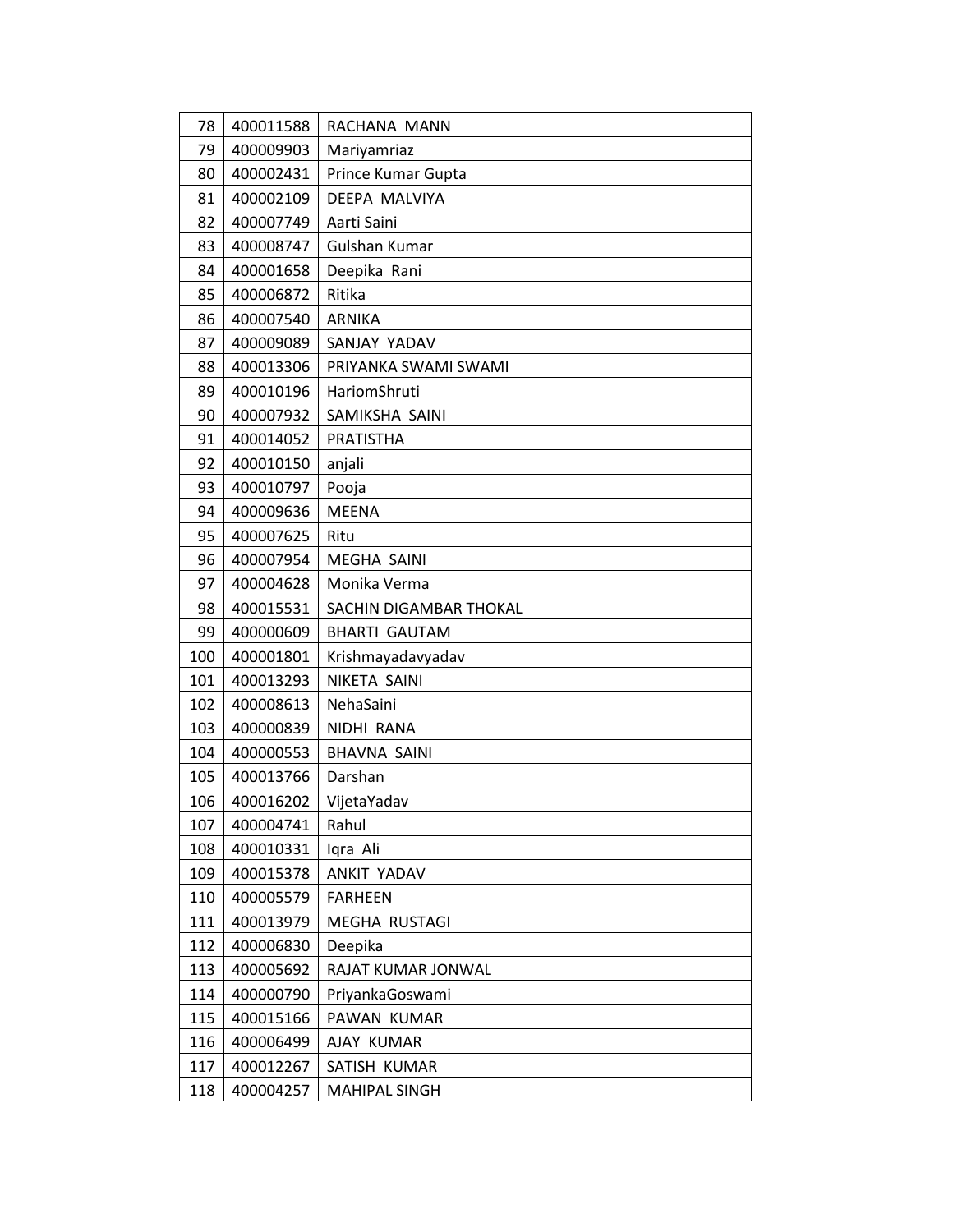| 119 | 400005057 | Hem Raj                   |
|-----|-----------|---------------------------|
| 120 | 400001871 | RAKESH KUMAR              |
| 121 | 400010377 | <b>JYOTI</b>              |
| 122 | 400016108 | <b>MONIKA SAINI</b>       |
| 123 | 400012882 | ANU CHANDOLIA             |
| 124 | 400004632 | <b>SHWETA</b>             |
| 125 | 400002010 | Kshitij Raghuvanshi       |
| 126 | 400005446 | <b>BABITA</b>             |
| 127 | 400002561 | KIRAN SHARMA              |
| 128 | 400007112 | <b>NEHA</b>               |
| 129 | 400014058 | RITU SHARMA               |
| 130 | 400012638 | SONIKA                    |
| 131 | 400001655 | Aakanksha                 |
| 132 | 400010889 | POONAM BHARDWAJ           |
| 133 | 400003442 | <b>MONIKA</b>             |
| 134 | 400015146 | Pooja                     |
| 135 | 400007448 | ASHA SHARU                |
| 136 | 400009989 | NARENDER SINGH            |
| 137 | 400001490 | PRIYA ROHILLA             |
| 138 | 400000218 | <b>NIDHI</b>              |
| 139 | 400002574 | MONIKA RANI               |
| 140 | 400000104 | ANKUR KUMAR               |
| 141 | 400004539 | <b>SHIVAM</b>             |
| 142 | 400008363 | <b>JYOTI PRAJAPATI</b>    |
| 143 | 400015900 | POOJA KUMARI              |
| 144 | 400010246 | Neeraj                    |
| 145 | 400012100 | MONU YADAV                |
| 146 | 400009101 | <b>ANTRIKSH</b>           |
| 147 | 400005675 | RANJEET KAUR              |
| 148 | 400008891 | <b>VEER BAHADUR SINGH</b> |
| 149 | 400000706 | SAFIUR RAHMAN             |
| 150 | 400009317 | <b>RUCHIKA MATHUR</b>     |
| 151 | 400001708 | SHEEL PRIYA GAUTAM        |
| 152 | 400000091 | <b>VISHALI</b>            |
| 153 | 400007411 | ANNU                      |
| 154 | 400003501 | VAIBHAV                   |
| 155 | 400012002 | PARUL                     |
| 156 | 400000543 | NIDHI ARYA                |
| 157 | 400003605 | KIRTI KUMARI              |
| 158 | 400011184 | <b>NEHA SINGH</b>         |
| 159 | 400000843 | <b>TEK CHAND CHAND</b>    |